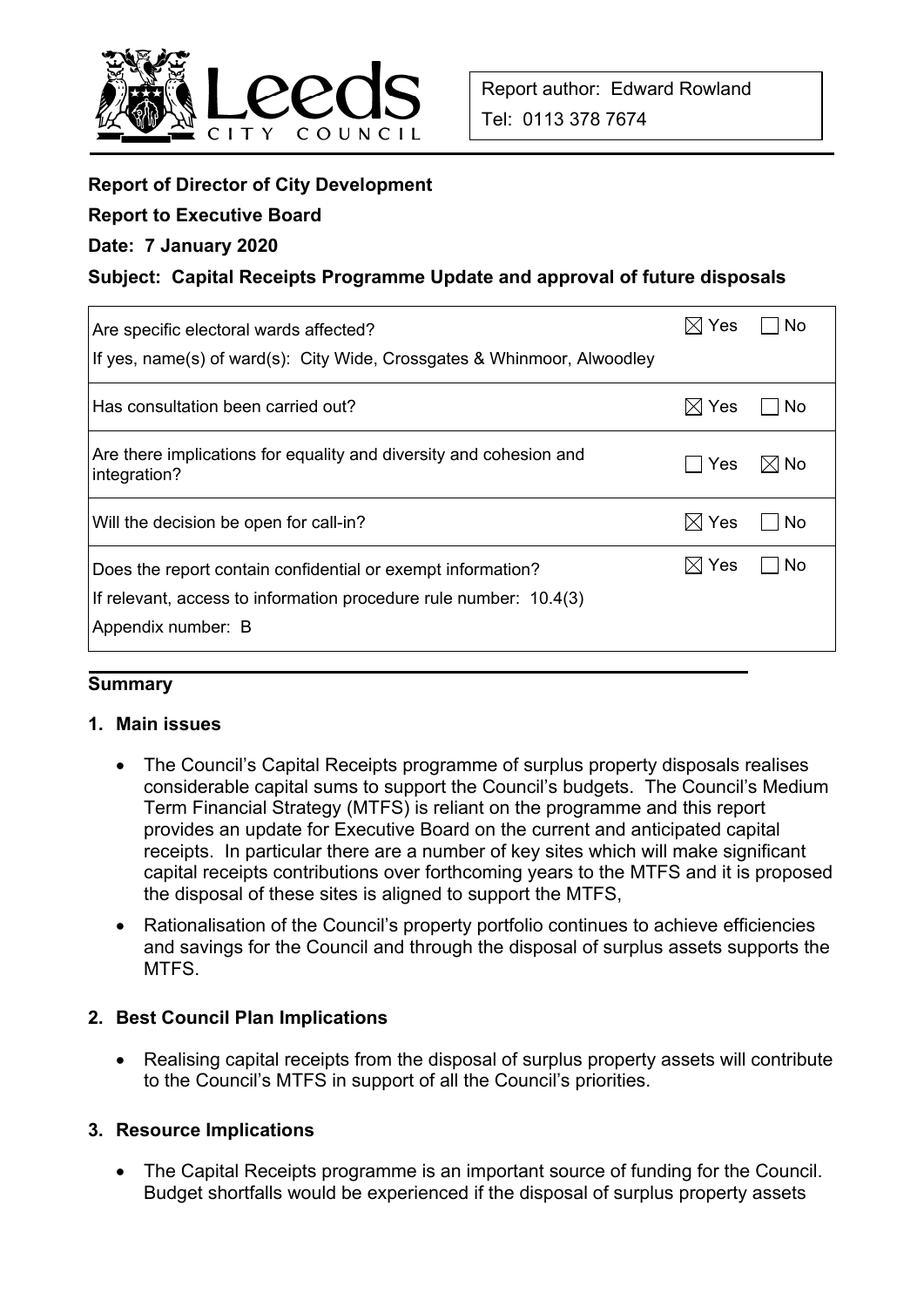does not continue, or are delayed unnecessarily which could have a significant impact on the delivery of Council services.

# **Recommendations**

- Executive Board is recommended to:
	- a) Note the content of the report providing an update on the Capital Receipts Programme.
	- b) Support the continued disposal of surplus property assets through the Capital Receipts Programme and note the list of properties in Appendix A currently scheduled for disposal in the next three years.
	- c) Approve the schedule of sites outlined in Appendix A as the Council's Capital Receipts Programme of surplus land and property for disposal.
	- d) Give approval to the Director of City Development entering into formal one-to-one discussions with the Taylor Wimpey and Redrow consortium on the sale of the Council's land in the Southern Quadrant of the East Leeds Extension. Subject to the outcome of those negotiations the Director for City Development will bring back a report to Executive Board to either agree the terms of the sale negotiated, or alternatively agree proposals for the sale of the land on the open market.
	- e) Separately, but in parallel to recommendation d above, to approve the Director of City Development negotiating and entering into a collaboration agreement with the Taylor Wimpey and Redrow consortium on the development of a single planning application for the Southern Quadrant of the East Leeds Extension and associated land equalisation issues, in consultation with the Executive Member for Resources and the Executive Member for Climate Change, Transport and Sustainable Development.

# **1. Purpose of this report**

1.1 The purpose of this report is to provide Executive Board with a Capital Receipts Programme update, to seek support to the continued disposal of surplus property assets, and to recommend the disposal of a number of key sites.

#### **2. Background information**

2.1 Realising capital receipts from the disposal of surplus property assets provides an essential source of capital to contribute towards the Council's Medium Term Financial Strategy and funding of Council priorities and services. Since the Capital Receipts programme started in 1990 a contribution in excess of £500m has been made to the Council's budgets. This important source of capital receipts can be maintained as the Council manages its property portfolio and rationalises further to provide for a fit for purpose footprint. The Council's current financial pressures can be assisted by accelerating the disposal of a number of key sites which could realise total receipts in excess of c£50m.

#### **3. Main issues**

3.1 The Capital Receipts programme for the next three years provisionally forecasts £23.5m being received in 2019/20, £32.4m in 2020/21, and £40m in 2021/2022.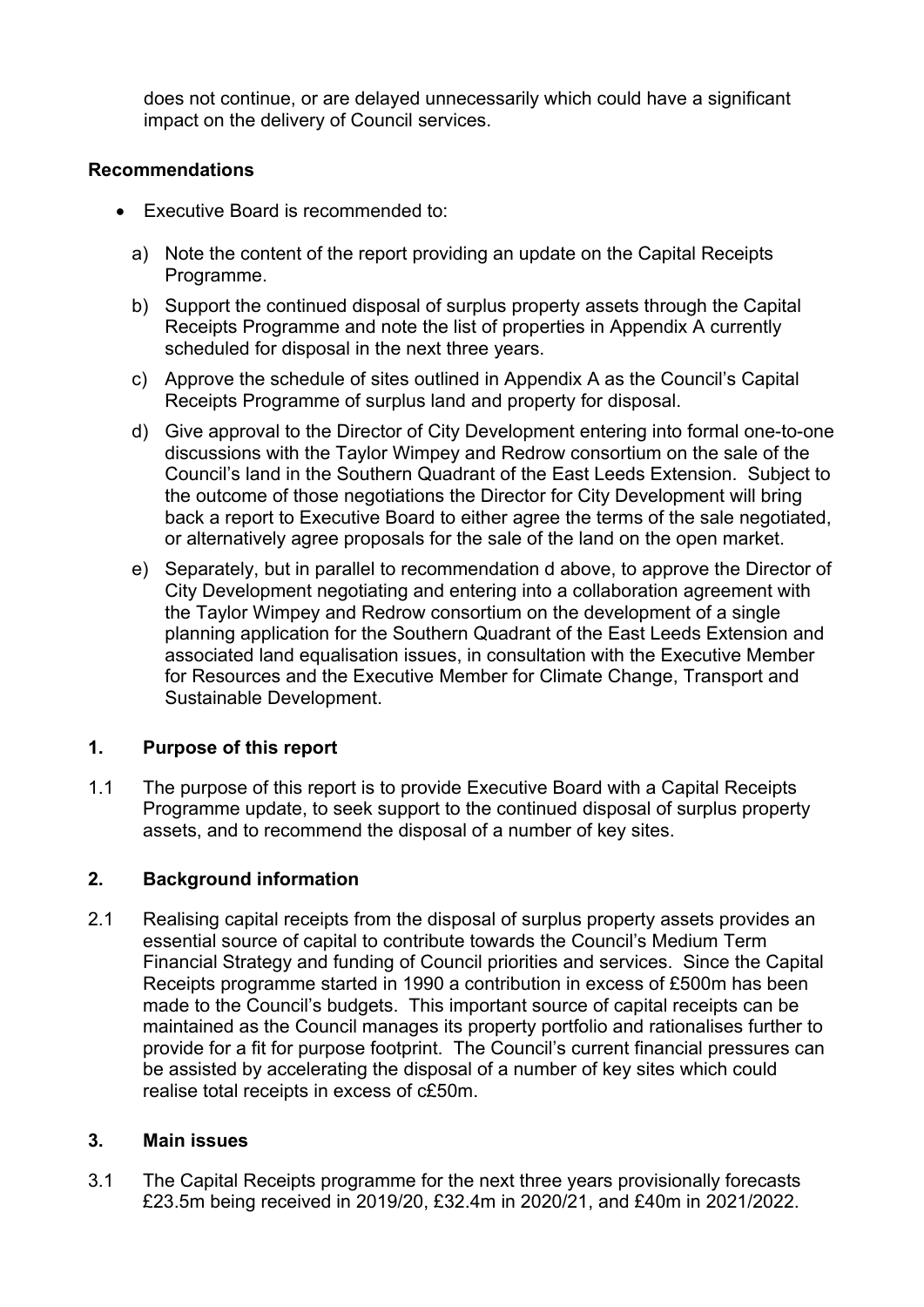The success of the programme depends on the performance of purchasers and is highly sensitive to economic conditions. Currently, economic uncertainty is influencing decisions being taken by purchasers and investors. In particular the sale of the Leonardo complex of offices is not proceeding as anticipated, although work is taking place to complete the sale by the end of the current financial year.

- 3.2 The forecasts in 3.1 arise from the current valuations of surplus property assets anticipated to be sold in the three years of the Capital Receipts Programme. A list of the surplus assets is contained in Appendix A. Executive Board is asked to agree that the assets in Appendix A form the basis of the Council's Capital Receipts Programme and be brought forward for disposal in support of the MTFS. The Executive Board is advised in February each year of the sites and properties that are going to be sold over the next 3/4 years as part of the overall Budget Strategy report that is submitted for approval. The majority of the sites in the attached appendix A have therefore previously been reported to Executive Board.
- 3.3 Within the surplus assets listed in Appendix A are a number of key high value sites which are appropriate for development, either having been earmarked for a number of years for disposal and redevelopment or recently allocated for development uses in the Council's adopted Site Allocations Plan. These sites are at Lisbon Street (site of the former International Swimming Pool), Redhall, Southern Quadrant and Alwoodley Lane. Disposal of these sites is anticipated to contribute in excess of £50m to the Council's MTFS. Delays in bringing forward these sites and realising the eventual capital receipts will have serious financial consequences for the Council's MTFS.
- 3.4 A summary update of the key sites identified is outlined below;
- 3.5 Lisbon Street A 1.12 hectares mixed use development site with potential for office, residential, hotel and education uses together with an area of public realm as identified within Plan 1. Following Executive Board approval in 20 March 2019 a marketing campaign was undertaken and the Council has subsequently received a number of offers which have been reviewed internally. A number of parties have been shortlisted and final submissions and offers were received on 18 November 2019. It is envisaged a report will be taken to Executive Board in February 2020 to select a preferred and a reserve bidder. On the assumption that a conditional contract for sale is agreed, it is likely that the capital receipt could be secured in 2021/2022.
- 3.6 Redhall and Southern Quadrant These are residential development sites within the East Leeds Extension (ELE). With a strategic housing allocation the ELE comprises 232 hectares with capacity to deliver c4,500 to 5,000 homes.
- 3.7 Red hall The Council's Redhall site extends to 28 hectares (gross) including the land required for East Leeds Orbital Road. On 21 October 2015 Executive Board approved a report "East Leeds Extension Update and Next Steps" which included a recommendation that the Redhall site by marketed and disposed, on terms to be approved by the Director of City Development. Marketing of the site identified within Plan 2 commenced on 8 November 2019, with offers and development proposals being invited by 17 January 2020. The sale is anticipated to complete in 2021/22.
- 3.8 Southern Quadrant The Council's ownership in the Southern Quadrant comprises 22 hectares (gross) including the land required for East Leeds Orbital Road and a primary school provision. The overall area of the Southern Quadrant is circa 64 hectares with the remainder in the ownership of Taylor Wimpey and under option to Redrow. As part of a Supplemental Planning Guidance document there is a requirement that only one planning application is submitted for the whole of the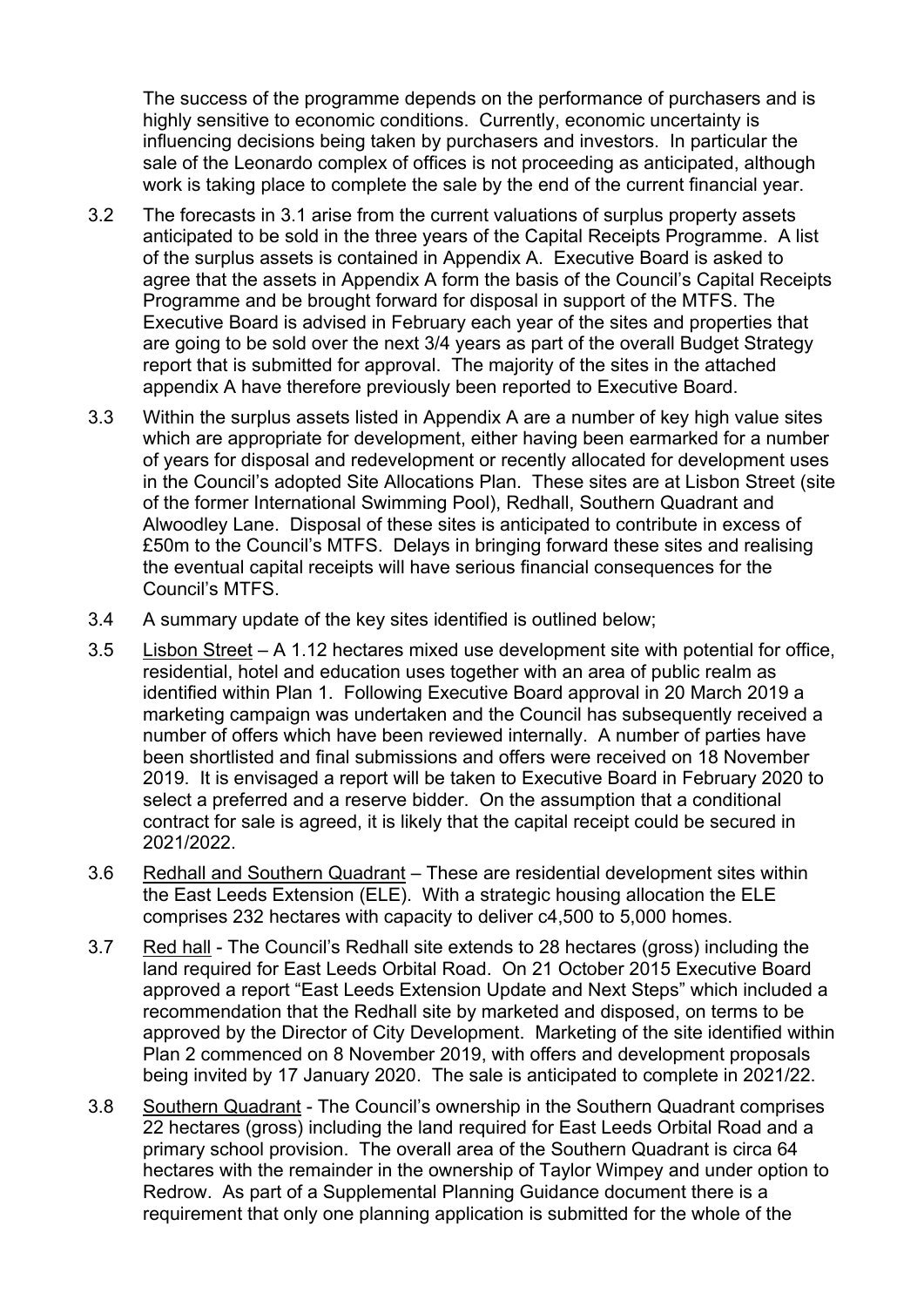Southern Quadrant to ensure a coordinated delivery of the site including new primary school provision, greenspace, access roads and infrastructure together with housing. As the Council is forward funding part of the total construction cost of East Leeds Orbital Road (ELOR) together with grant from West Yorkshire Combined Authority there will be a requirement for all the land owners to enter into a s106 Agreement to make an infrastructure contribution towards the cost of the construction of ELOR. Discussions have been taking place with Taylor Wimpey and Redrow on the master planning for this part of ELE and as part of these discussions it is proposed that the Council enters into further discussions for the sale of its ownership in this part of ELE, as identified approximately within Plan 3, to these two parties with terms being reported back to Executive Board. If terms cannot be agreed in relation to a sale, negotiation will take place on the terms of a collaboration agreement to enable a single planning application to be brought forward for the whole of the Southern Quadrant. It is anticipated the Council's Southern Quadrant land will be sold on a phased basis from 2021/22 onwards due to the overall size of the Southern Quadrant which totals circa 64 hectares (gross) and parts of the Council's land can only be developed when the internal spine road is constructed.

- 3.9 Alwoodley Lane This site extends to approximately 13.4 hectares close to the junction of the A61 and Alwoodley Lane as identified approximately within Plan 4. Recently allocated by the Council for residential use in the Site Allocations Plan (SAP) it has a suggested capacity of 302 units. There is SAP allocation requirement that part of the site should be retained for provision of a school. The site will be within a highly accessible and sustainable location when the Council constructs the Alwoodley Gates Park & Ride. Subject to the Executive Board's approval this will be marketed in 2020 with a target date for the sale by the end of the financial year 2020/21.
- 3.10 In addition to the key sites listed above the Council also has a number of sites that will be sold over the next 4 to 5 years. These site are listed in the attached Appendix A. Exempt Appendix B provides details of the values relating to the key sites listed above, and the capital receipt relating to the Leonardo complex of offices.
- 3.11 The current MTFS highlights where there could be possible shortfalls which would put pressures on Council budgets. To meet these shortfalls from 2020/21 it is important that the Council brings forward the four keys sites. As mentioned early in the report work has already commenced on marketing some of these sites (Lisbon Street and Red Hall) and initial discussions taken place in respect of the Council's land in the Southern Quadrant of ELE with the aim to complete the sale of some of the sites from 2020/21 onwards. The revised forecast of all capital receipts and resources requirements is shown in the following table: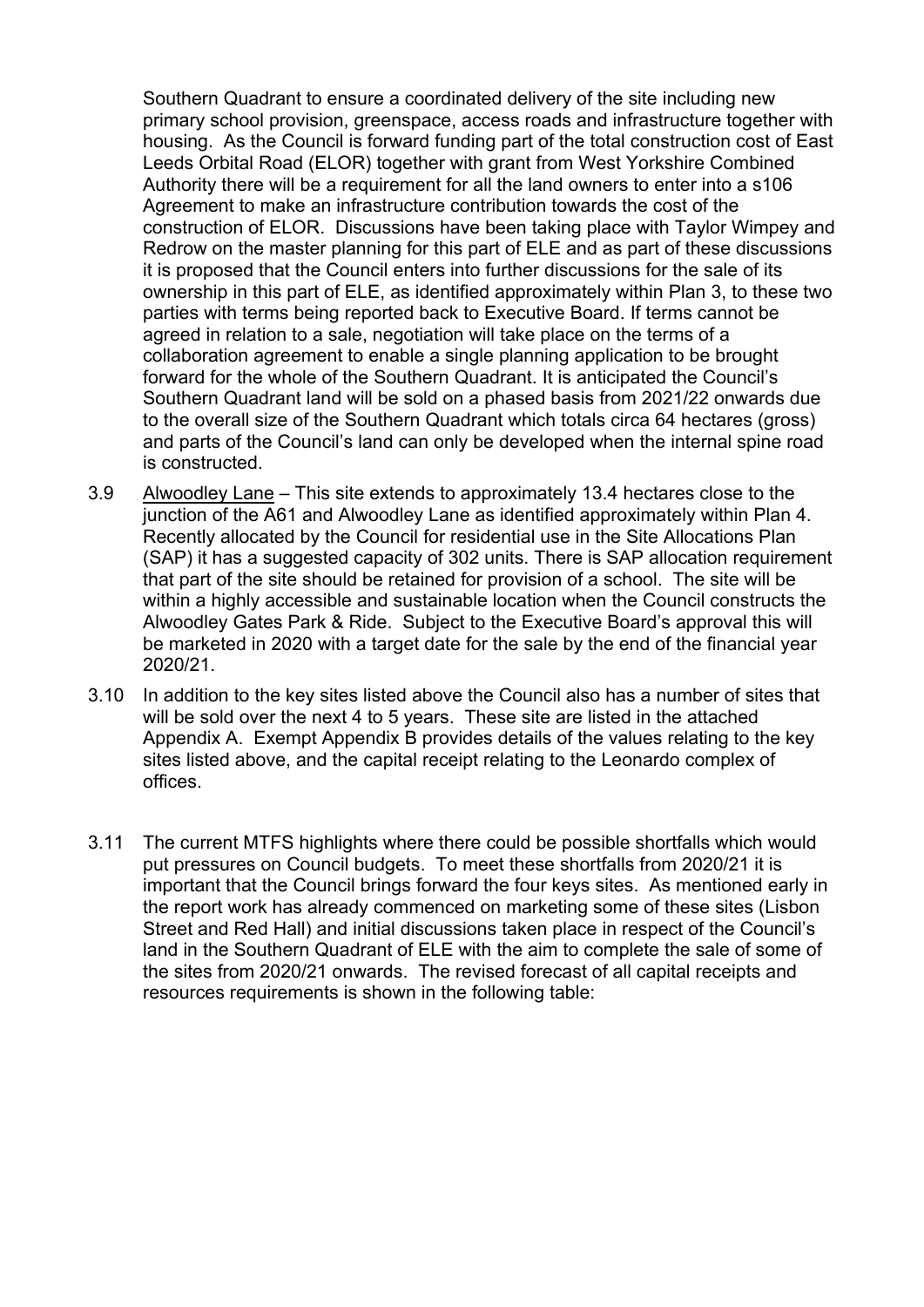|                                     | 2019/20    | 2020/21     | 2021/22    | 2022/23      | <b>Totals</b> |
|-------------------------------------|------------|-------------|------------|--------------|---------------|
|                                     |            |             |            |              | £             |
| Property and Land Sales (Gross)     | 23,511,984 | 12,413,529  | 23,121,243 | 1,744,000    | 60,790,756    |
| <b>Additional Target</b>            | 0          | 20,000,000  | 17,000,000 |              | 37,000,000    |
| Other                               | 2,299,000  | 2,449,000   | 2,449,000  | 2,449,000    | 9,646,000     |
| Receipts brought forward            | 1,467,053  |             |            |              | 1,467,053     |
| <b>Forecast Receipts</b>            | 27,278,037 | 34,862,529  | 42,570,243 | 4,193,000    | 108,903,809   |
| <b>Budget Requirement</b>           | 23,530,300 | 36,734,000  | 17,175,000 | 18,819,000   | 96,258,300    |
| In year Surplus/(Deficit)           | 3,747,737  | (1,871,471) | 25,395,243 | (14,626,000) | 12,645,509    |
| <b>Cumulative Surplus/(Deficit)</b> |            | 1,876,266   | 27,271,509 | 12,645,509   |               |

# **4. Corporate considerations**

#### **4.1 Consultation and engagement**

- 4.1.1 Consultation has been undertaken with the Executive Member Resources and disposals of the sites is supported.
- 4.1.2 Ward Member consultation has taken place in respect of the disposal of the Red Hall site and are aware marketing has commenced. Members require greenspace to be retained on the site. Within the approved Planning Brief there is a requirement for the re-provision of a single area equivalent to the size of at least two playing pitches.
- 4.1.3 In respect of the land in the Southern Quadrant Ward Members are seeking a good quality place making development that provides the appropriate housing mix together with the provision of homes for elderly people, and community facilities linked to a local hub. Ward Members would like there to be ongoing engagement in the development proposals brought forward and this will be a key consideration in the Council's decision making on the final disposal route selected.
- 4.1.4 Ward Members were supportive of the Lisbon Street site being marketed.
- 4.1.5 The Alwoodley Ward Members have been consulted regarding the disposal of the recently allocated site on Alwoodley Lane. Members requested an officer briefing and at the time of writing this report arrangements were being made. Ward Member comments will be taken into consideration in future decision making.
- 4.1.6 As these are major disposals Ward Members will be kept informed of progress throughout the disposal process.

#### **4.2 Equality and diversity / cohesion and integration**

4.2.1 Equality, Diversity, Cohesion and Integration screening has been completed and it is considered there are no impacts or implications.

#### **4.3 Council policies and the Best Council Plan**

4.3.1 The Council's Capital Receipts programme relates to all the Council's priorities by making a financial contribution to the Council's budgets which fund Council services and activities.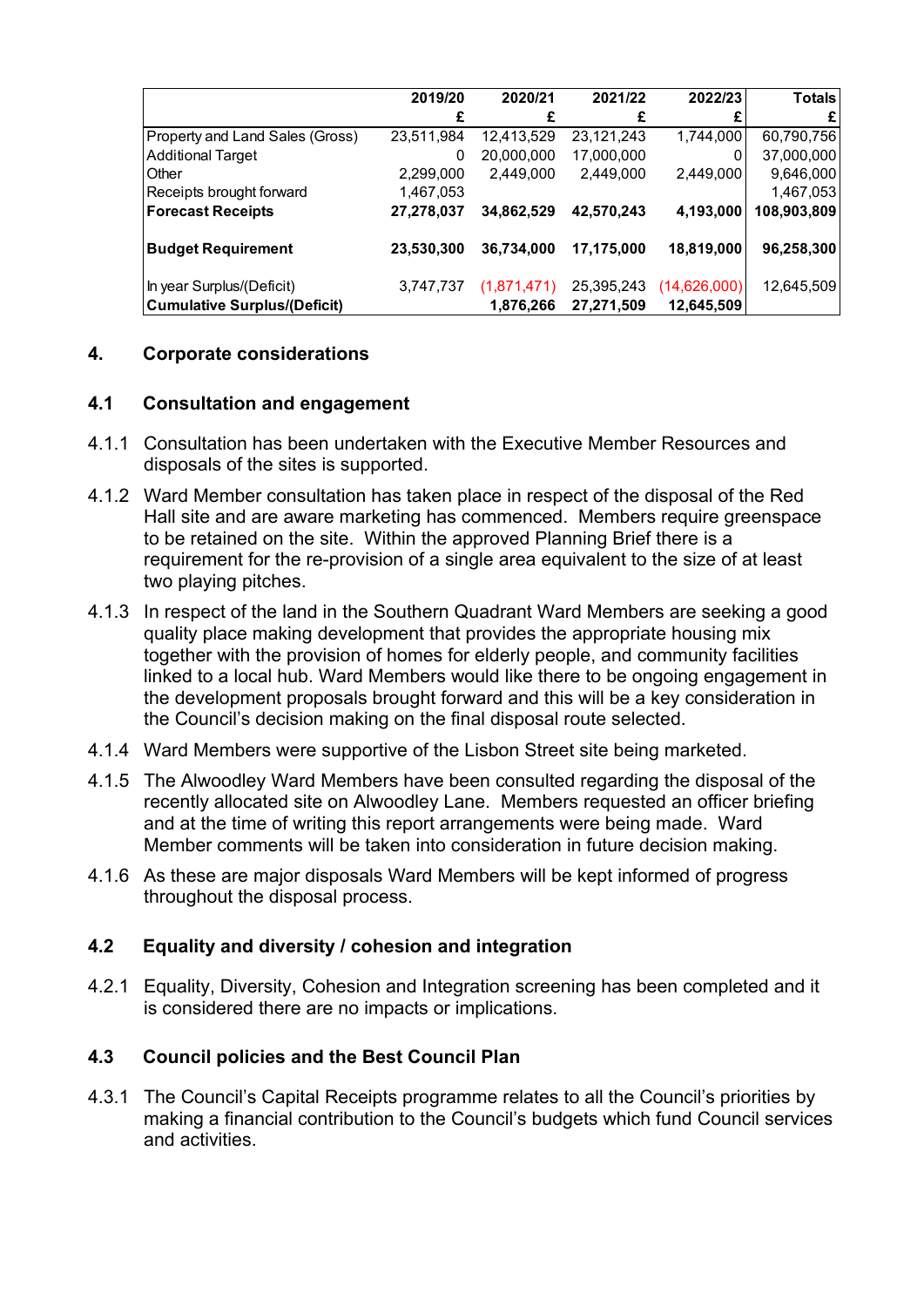# Climate Emergency

4.3.2 Development of the sites referred in the report and shown on Appendix A will take account of Climate Emergency and development proposals will have to be planned to take into account of the necessary sustainability measures to the reduce impact of these developments. The majority of these issues will be addressed as part of planning approvals that will be required for the developments to take place in terms of reducing carbon emissions through higher levels of insulation, providing electrical car charging points and appropriate provision of greenspaces.

# **4.4 Resources, procurement and value for money**

- 4.4.1 Due to the financial pressures on the Council in terms of the MTPS over the next few years, the ability to bring forward these key sites, and all others shown on Appendix A, will substantially reduce these financial pressures.
- 4.4.2 A small number of the sites in Appendix A may be disposed at less than best consideration and if it is decided to progress the disposal of some of these sites on that basis then the appropriate approvals in accordance with the Less than Best procedures would be obtained.
- 4.4.3 In order to support future years and to maintain levels of funding it is important to maintain a supply of appropriately released surplus property to the programme for disposal. Part of this will be supported through the rationalisation of Council assets and those being surplus to the Council's requirement being sold.
- 4.4.4 The key sites recommended for disposal in this report are being released at the appropriate time to support the MTFS.

# **4.5 Legal implications, access to information, and call-in**

- 4.5.1 The recommendation that a number of key sites be disposed of is being made as a Key Decision and has been advertised on the List of Forthcoming Key Decisions. This decision is subject to call-in.
- 4.5.2 The information contained in Appendix B attached to this report relates to the financial or business affairs of a particular person, and of the Council. This information is not publicly available from the statutory registers of information kept in respect of certain companies and charities. It is considered that since this information was obtained through inviting of best and final offers for the property/land then it is not in the public interest to disclose this information at this point in time as this could lead to random competing bids which would undermine this method of inviting bids and affect the integrity of disposing of property/land by this process. Also it is considered that the release of such information would or would be likely to prejudice the Council's commercial interests in relation to other similar transactions in that prospective purchasers of other similar properties would have access to information about the nature and level of offers which may prove acceptable to the Council. It is considered that whilst there may be a public interest in disclosure, much of this information will be publicly available from the Land Registry following completion of this transaction and consequently the public interest in maintaining the exemption outweighs the public interest in disclosing this information at this point in time. It is therefore considered that this element of the report should be treated as exempt under Rule 10.4.3 of the Access to Information Procedure Rules.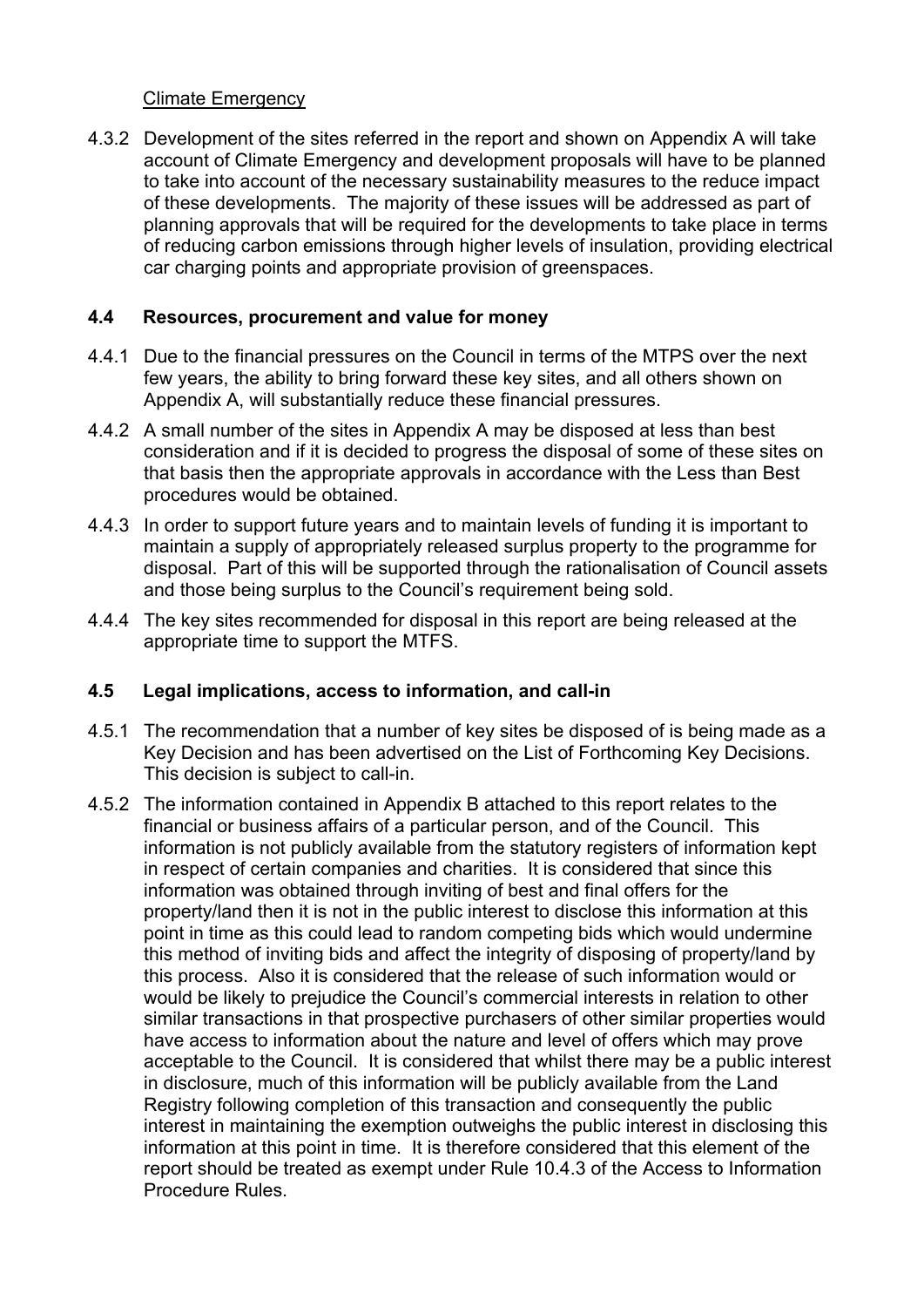4.5.3 Executive Board is recommended to approve the disposal of a number of key sites. Executive Board is also recommended to delegate all future decisions relating to those sales to the Director of City Development under the approved scheme of officer delegation.

# **4.6 Risk management**

4.6.1 The financial contributions made by the Capital Receipts programme are essential to support the Council's budgets. Without surplus property being appropriately released then there is a high risk of there being shortfalls in the funding of Council services.

#### **5. Conclusions**

5.1 Executive Board is requested to note the content of this report and approve continuation of the disposal of surplus property assets through the Capital Receipts Programme, and the disposal of the sites at Lisbon Street, Redhall, Alwoodley Lane and Southern Quadrant.

# **6. Recommendations**

- 6.1 Executive Board is recommended to:
	- a) Note the content of the report providing an update on the Capital Receipts Programme.
	- b) Support the continued disposal of surplus property assets through the Capital Receipts Programme and note the list of properties in Appendix A currently scheduled for disposal in the next three years.
	- c) Approve the schedule of sites outlined in Appendix A as the Council's Capital Receipts Programme of surplus land and property for disposal.
	- d) Give approval to the Director of City Development entering into formal one-toone discussions with the Taylor Wimpey and Redrow consortium on the sale of the Council's land in the Southern Quadrant of the East Leeds Extension. Subject to the outcome of those negotiations the Director for City Development will bring back a report to Executive Board to either agree the terms of the sale negotiated, or alternatively agree proposals for the sale of the land on the open market.
	- e) Separately, but in parallel to recommendation d above, to approve the Director of City Development negotiating and entering into a collaboration agreement with the Taylor Wimpey and Redrow consortium on the development of a single planning application for the Southern Quadrant of the East Leeds Extension and associated land equalisation issues, in consultation with the Executive Member for Resources and the Executive Member for Climate Change, Transport and Sustainable Development.